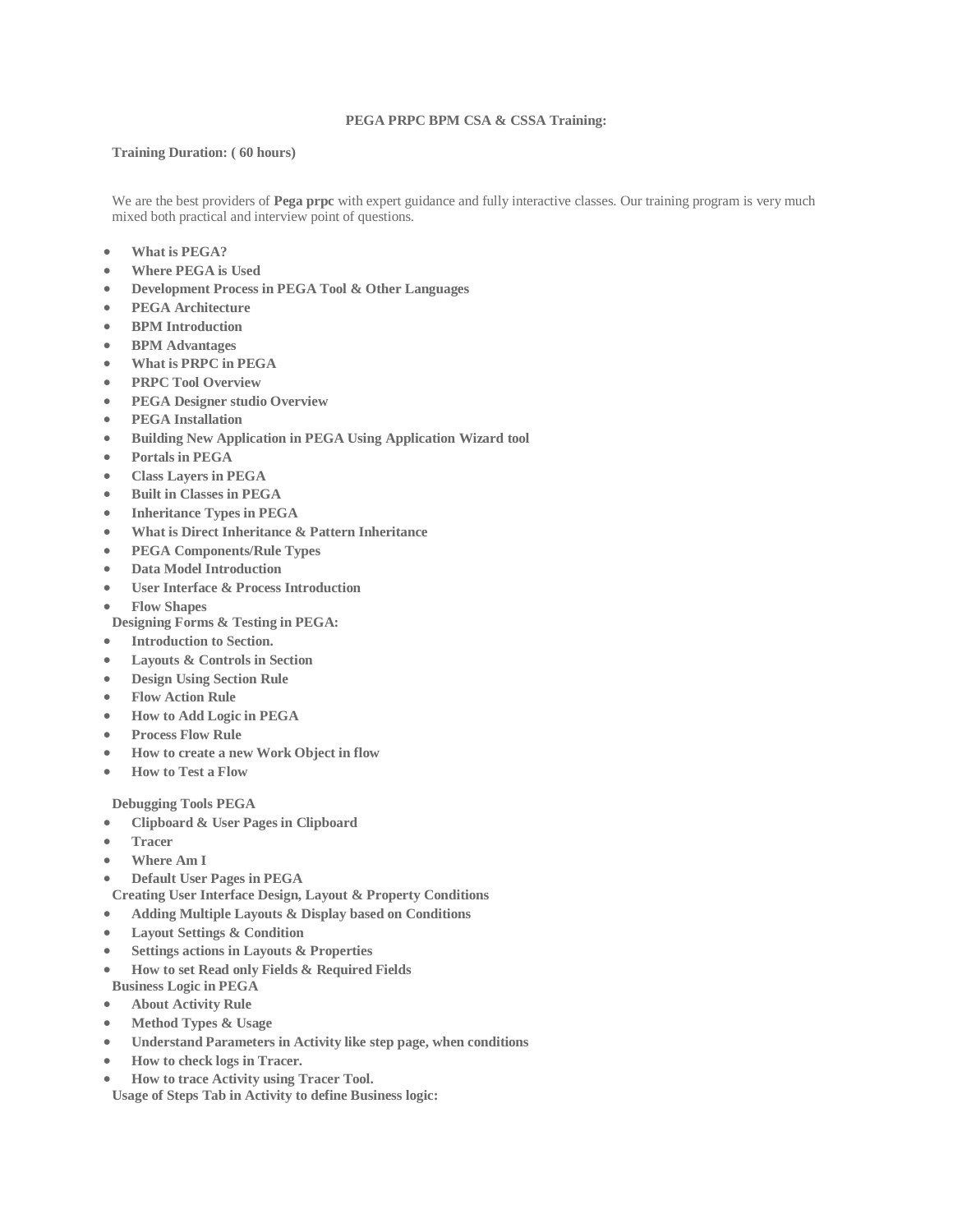- **How to Use Call One Activity from Another Activity**
- **Working with Instructions in Activity**
- **Calling One Activity from another activity by using Call and Branch Instructions.**
- **Understanding the Difference between Call and Branch Instructions.**
- **Using and Understanding the Difference between Exit-Activity & End-Activity Methods.**
- **Calling or Invoking a Flow from Activity.**
- **Parameters in activities and passing parameters from one activity to another activity.**
- **Understanding the parameter page on Tracer. Day 12 & 13:**
- **Data Model ->Data tables**
- **Data Class : 'Does not belong to Class Group'?**
- **Difference between Obj-Save-Cancel and Rollback Methods.**
- **What is 'Data-'predefined class and its importance?**
- **Understanding Data Layer and Work Layer.**
- **Physical PR Table and pzInsKey, Test Connection of Class rule Form.**
- **Revising UI rules to Ingrate User Interface with Activities (Business Logic)**

**Day 14 & 15:**

**Insert Action Using Primary Key**

- **Using Obj-Save Method to Insert & Update Records**
- **Understanding of Write Now Check Box, Commit Methods**
- **Difference between Write Now and Commit Methods.**
- **Generating the Primary Key using Expression Builder.**
- **Day 16 & 17:**

**Fetch Records using Primary Key**

- **Obj-Open using primary key**
- **Obj-Open-by-Handle using pzInsKey.**
- **Explanation of Difference between Obj-Open & Obj-Open-By-Handle and when to use**
- **Working with Operator Table by understanding OperatorID Page & Data-Admin-DB-Operator Class.**
- **Working with Rule Data form to get pzInsKey of any rule in PEGA. Day 18 & 19:**

**Implementing Data Storage Rules using the Activity, Data Page & Report Definition.**

- **About Data Page Rule**
- **Understanding Report Definition**
- **Using Obj-Browse Method for Page & List Concepts**
- **Populate Values for pxDropDown/pxAutocomplete from a Data Storage Rule.**
- **Implementing Cascading Dropdown controls.**
- **Mapping Data Storage values to Property & Layouts in UI Day 20 & 21:**

**Decision Rules in PEGA.**

- **Decision Table, Decision Tree, When & Map value**
- **Differences between Decision Table & Decision Tree**
- **Decision Shape in Flow, Activity Methods & Declare Expression Functions.**
- **Condition Template & Usage of decision table & tree.**
- **Usage of Map Value.**
- **Using Fork in Decision Shape of Flow.**

**Day 22 & 23:**

**Declarative Rules in PEGA**

- **Declare Expressions Introduction**
- **Declare Constraints.**
- **Declare OnChange**
- **Declare Trigger.**
- **Declare Index.**
- **Declare Pages**
- **What is Forward Chaining & Backward Chaining.**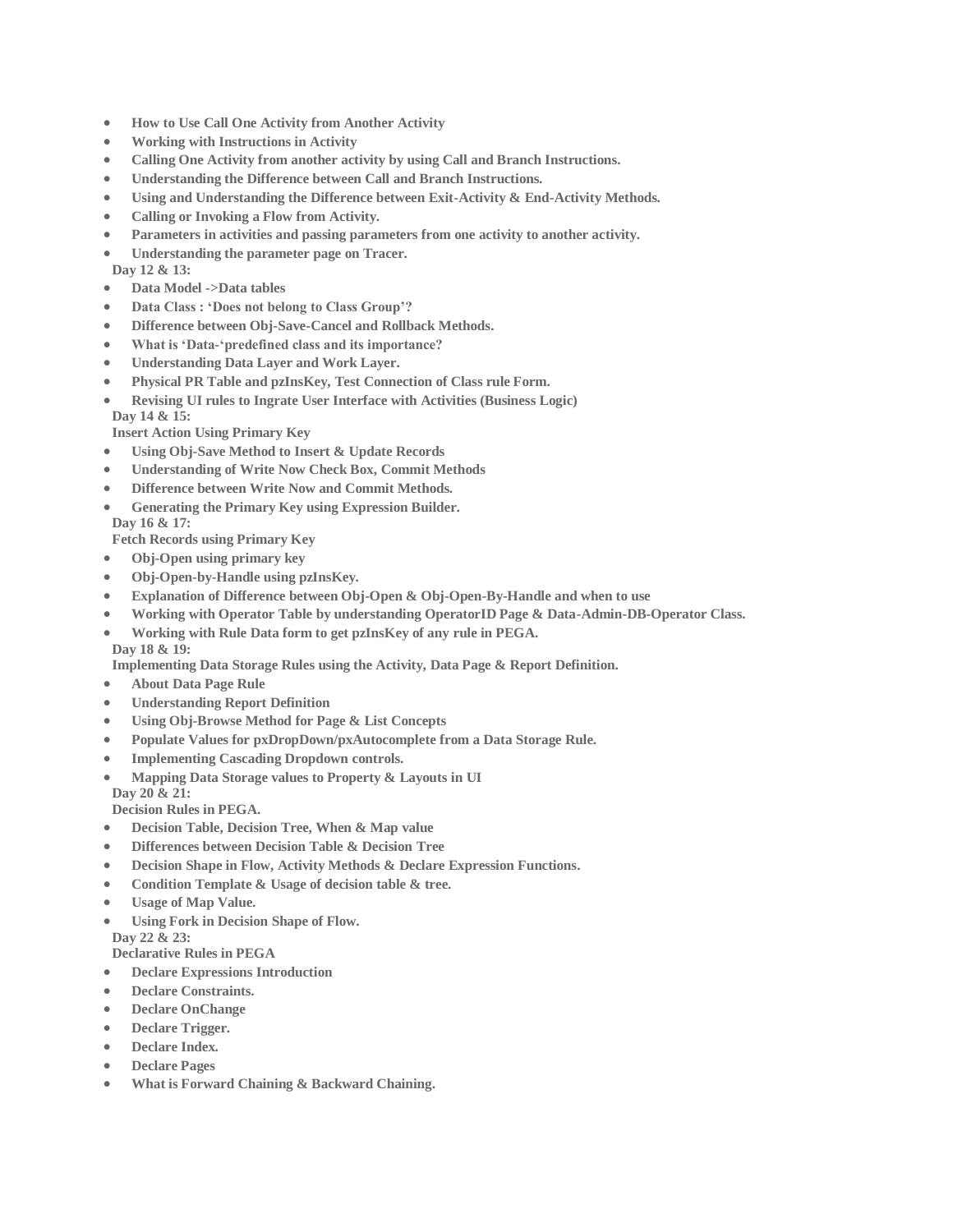**Day 24 & 25:**

**Creating & Mapping Rules In Different Process Rules**

- **Revisiting the Flow Rules.**
- **Flow Types: Process Flow, Sub Flow and Screen Flows.**
- **Understanding of When to Use Screen Flows Over Process Flows, Explanation of Save on Last Step Option in screen flow.**
- **Types of Screen flow, Change Template in Screen flow**
- **Invoking a Sub Flow or Screen Flow from Process Flow using Sub Process Shape.**
- **Understanding Likely hood, Spin Off Flow, Split Join And Split For each. Day 26:**

**Introduction to Rule Set & Rule set Versions.**

- **Rules, Rule Set and Versioning.**
- **How to create a new rule-set version.**
- **Bulk Check-in of the Rules.**
- **How to lock a rule set version.**
- **Rule Set and Prerequisites.**

**Day 27 & 28:**

**Advanced User Interface Concepts and Working with OOTB (Out Of the Box Rules)**

- **Types of Flow actions**
- **Connector Flow Action and Local Actions Differences**
- **Working with Local Actions. Local Action as a Pop-up and Flow-Wide Local Actions**
- **Working with Attachments, Understanding attachment Tables and Work Object attachment classes**
- **Reusing the predefined sections to display attachments into our screens.**

**Day 29:**

**Harness Rule & Types of Harness**

- **Understanding and working with New, Perform, confirm and Review Harness.**
- **Customizing the all the above harness rules.**
- **Understanding OOTB Sections pyActionArea & pzActionAreaButtons.**
- **Learning to customize the submit button and Hide it.**

## **Day 30 & 31:**

 **Introducing Data Transform**

- **Customizing the OOTB Data Transform pyDefault.**
- **Working with Data Transform.**
- **Defaulting Values to Properties using DTF.**
- **Updating One Page Data to Another page Using DTF.**
- **Difference Between activity and DTF.**
- **Complete understanding of When to use activity and when to use Data Transforms**
- **Revisiting activity to understand precondition and Transition and Expression builder.**
- **Dynamic System Settings & Revisiting the Expression builder.**

## **Day 32:**

**Email Integration & Working with Outbound Email Integration.**

- **Understanding Correspondence, Types of Correspondence and configuring the parameters using DSS.**
- **Working with OOTB email Activity and Working with correspondence Smart Shape.**

## **Day 33:**

**Revisiting the Operator, Creating our own operators.**

- **Complete Understanding of Operator, Access Group, Application, Rule Set and Rules Relationship.**
- **Operators with Different Access Groups. Day 34:**

**Routing & Integrating Routing into our Application.**

- **Types of routing.**
- **Routing to Work list.**

**Day 35:**

**Understanding of Operator, Work Group, Work Basket relationship.**

**Creating Work Groups.**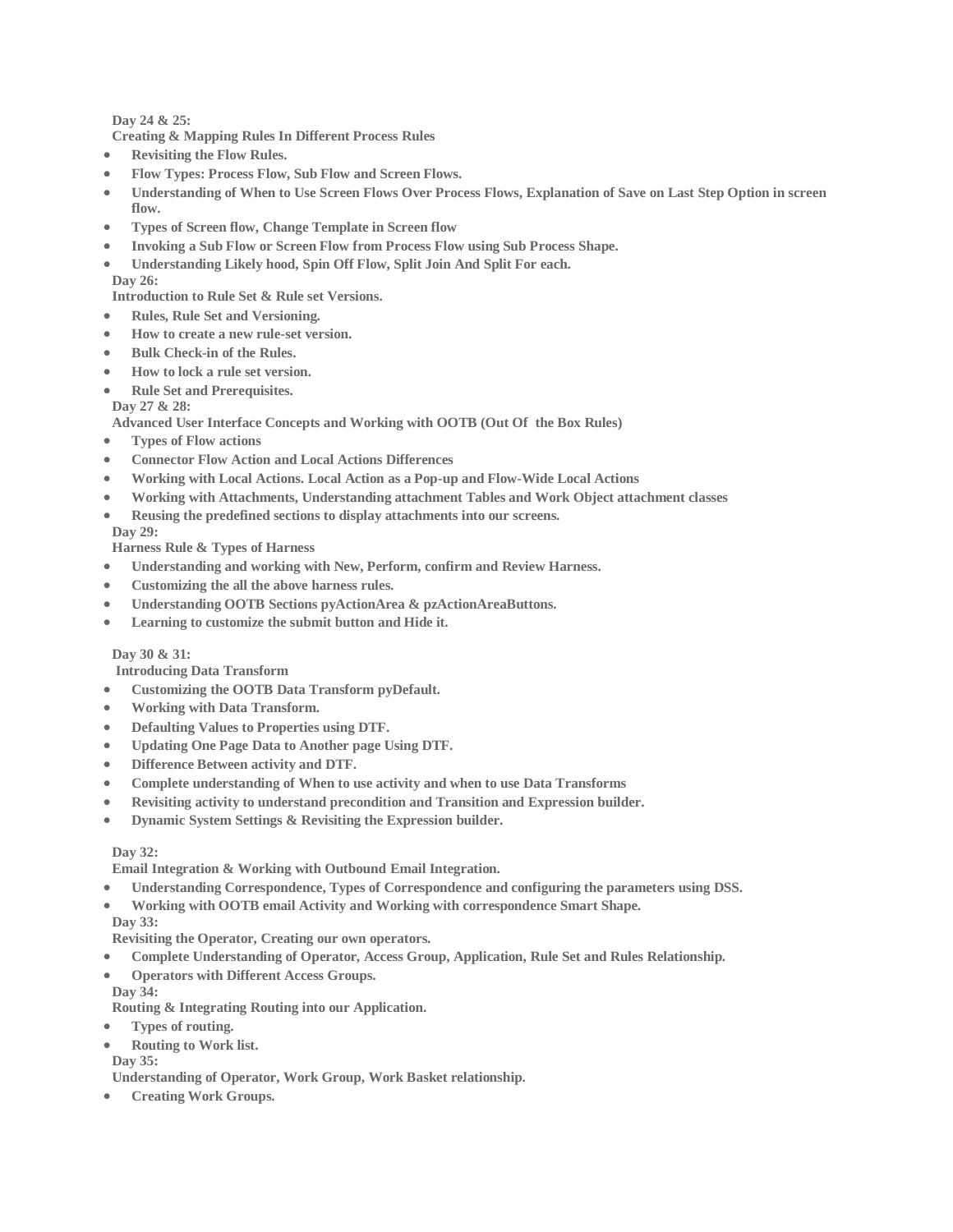- **Creating Work Baskets.**
- **Routing to Workbasket**
- **Conditional routing to Work list or Workbasket using Status of the WO.**
- **Giving Work basket access to User Portal.**
- **Day 36:**

**Service Level Agreement in PEGA (SLA).**

- **Understanding SLA, Types of SLA.**
- **Understanding pySLAName property in pyDefault Activity.**
- **SLA, Urgency and Time Intervals.**
- **Understanding Escalation Activity.**

**Day 37:**

**Agents.**

- **Types of Agents, Modes of Agents, Agent Time Intervals.**
- **Creating Agents.**
- **Working with Standard and Advanced Agents and integrating with email Activities.**
- **Understanding Agent Queue.**
- **Entering the items into agent Queue using the Method Queue-For-Agent and Using the OOTB Activity QueueForAgent.**
- **Differences between Standard and Advanced Agents.**
- **When to use what mode of Agent?**
- **Understanding Agent Access Group.**

**Day 38:**

**Working with Service-SOAP.**

- **Creating our Own Service using SOAP Protocol and consuming it From the Application.**
- **Understanding the properties pySOAPError, pyStatusMessage, pyStatus.**

**Day 39 & 40:**

**Working with Connect-SOAP.**

- **Consuming a web application using SOAP protocol from PRPC application.**
- **Creating and Understanding XML Stream and Parse XML rules.**
- **Using Apply-Parse-XML Method.**
- **Understanding of Simulations.**

**Day 41:**

**Working with External Data Base.**

- **Creating external DB and Tables.**
- **Integrating PRPC with External DB.**
- **Using Connect SQL Rule to access the Data from External Tables.**
- **Using RDB-Methods, RDB-List, RDB-Open, RDB-Save and RDB-Delete.**
- **Understanding when to use Obj Methods and When to use RDB Methods.**

**Day 42:**

**Exception Handling in PEGA.**

- **Error Handler Flows in SOAP and Connect SQL Rules.**
- **Exception handling in activity steps using Transition.**
- **Understanding and using the OOTB when rules Step Status fail, step status good and step status warn. Day 43:**

**Working with File Listener.**

- **Creating a Service Package Rules.**
- **Creating Service-file Rule**
- **Creating a File-Listener rule.**
- **Implementing a scenario with File Listener to load the Data From file listener into PRPC application and process it.**
- **Understanding Listener acidity and Parse Key.**
- **Understanding the Listener processing.**

**Day 44:**

**Rule Resolution Algorithm with Explanation.**

- **Rule Availability.**
- **Rule Cache.**